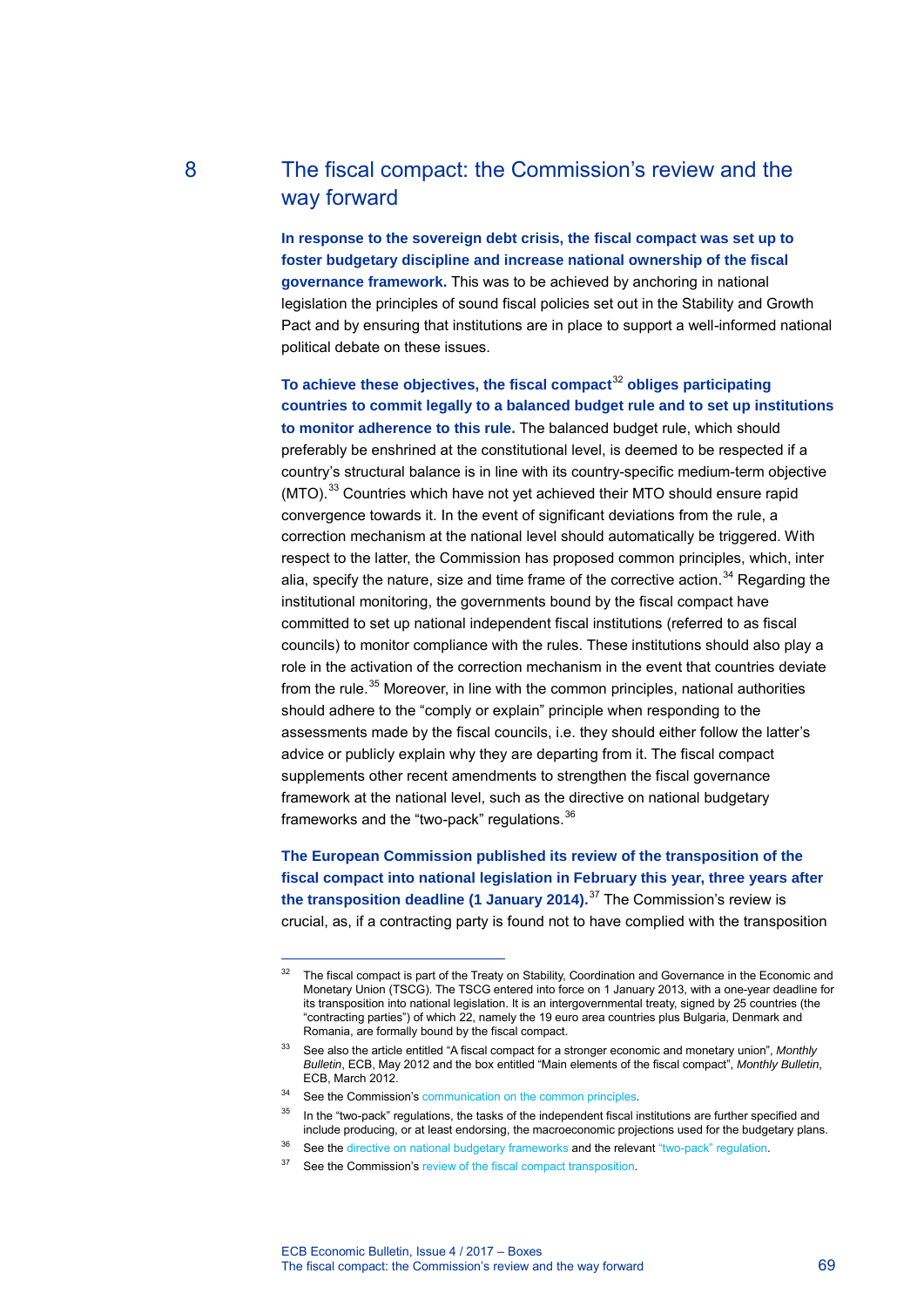requirements, the matter may be brought before the European Court of Justice. Moreover, a country could face a penalty payment of up to 0.1% of GDP if it does not respect the Court's judgement within a set period.

**According to the Commission's review, all countries have complied with the requirements.** However, in some cases the positive assessment is subject to the future adoption of complementary or amended provisions. The review focuses, for each country, on (i) the legal status of the provisions, (ii) the formulation of the balanced budget rule, (iii) the correction mechanism, and (iv) the set-up of the independent fiscal council. Regarding the legal status of the provisions and the formulation of the balanced budget rule, the Commission finds that "all contracting parties have significantly adapted their national fiscal frameworks as a result of the fiscal compact requirements", notwithstanding national differences. In particular, all contracting parties are found to have put in place a binding balanced budget rule (although only some at the constitutional level) and to have set the lower deficit limit at -0.5% of GDP. However, countries differ in how they aim to ensure rapid convergence towards their respective MTOs. In some countries the definitions of exceptional circumstances, which enable the application of escape clauses, seem broader than in the Stability and Growth Pact. The Commission's review also points to differences regarding the automaticity of the correction mechanism and the scope of the required corrective action. As regards the fiscal councils, the Commission confirmed that their mandate to monitor rule compliance and their institutional set-up were enshrined in legislation, although with varying degrees of detail.

## **The Commission's overall positive assessment contrasts with the fact that the fiscal compact has been only partially transposed in many countries.** The

Commission's assessment of "being compliant" is, for several countries, conditional on formal commitments by the national authorities either to implement remaining parts of the fiscal compact or to ensure that they will be fully complied with in the future. Commitments are, however, not an adequate substitute for legal provisions, as they are not enforceable. Formal commitments have been made with regard to the balanced budget rule by the authorities of Denmark, France, Cyprus, Lithuania, the Netherlands and Romania (see table). Moreover, a large number of countries, namely Belgium, Denmark, Greece, Spain, France, Italy, Luxembourg, Austria, Portugal and Slovakia, have not yet formally integrated an unconditional "comply or explain" principle into their legal frameworks. Instead, they have only promised to respect the principle or to amend their legal provisions. Furthermore, regarding the correction mechanism, France's provisions governing the substance of the mechanism and Latvia's definition of the escape clause allow for some scope for flexibility. Finally, the Commission concurred with the set-up and design of the monitoring institutions, although in some countries, namely Belgium, Denmark, Spain, France, Luxembourg and the Netherlands, their independence was not found to be fully ensured by national legislation.